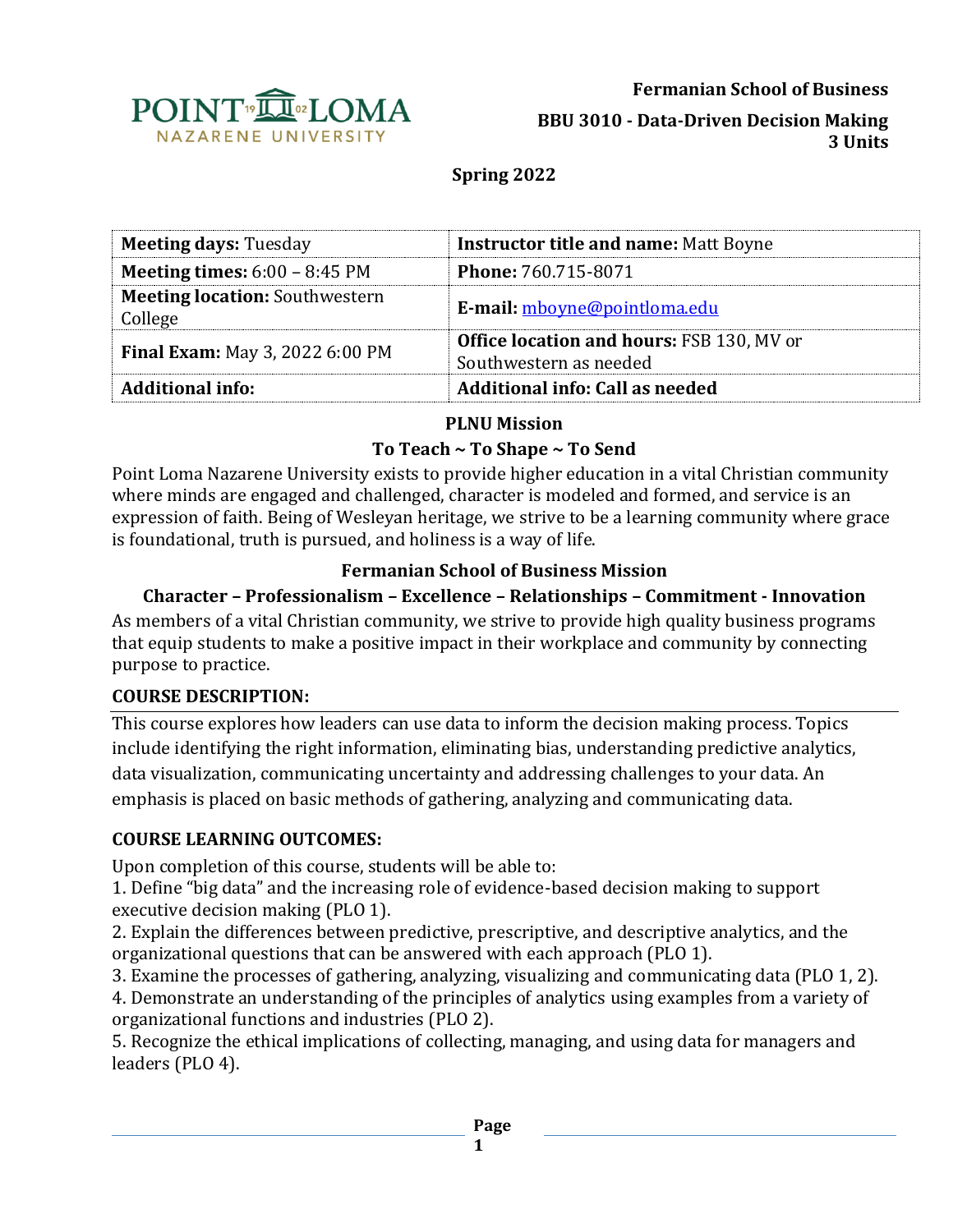### **REQUIRED TEXTS AND RECOMMENDED STUDY RESOURCES**

[Student Digital Subscription for the WSJ](https://r.wsj.com/PROFq9ft)

[HBS Short Cases Analytics](https://digital.hbs.edu/platform-digit/?s=Analytics) (free)

Knaflic, C. N. (2015). *[Storytelling with data: a data visualization guide for business](https://www.amazon.com/gp/product/1119002257/ref=as_li_qf_asin_il_tl?ie=UTF8&tag=storytellingwithdata-20&creative=9325&linkCode=as2&creativeASIN=1119002257&linkId=c9a5d9689e0665c8098acb1bd01b51e1)  [professionals.](https://www.amazon.com/gp/product/1119002257/ref=as_li_qf_asin_il_tl?ie=UTF8&tag=storytellingwithdata-20&creative=9325&linkCode=as2&creativeASIN=1119002257&linkId=c9a5d9689e0665c8098acb1bd01b51e1)* Hoboken, New Jersey: John Wiley & Sons, Inc.

[HBR Guide to Data Analytics Basics for Managers \(HBR Guide Series\)\(2018\)](/Users/mboyne/Library/Containers/com.apple.mail/Data/Library/Mail%20Downloads/3E74129A-186B-49DB-8FA6-C33DD63B8BF8/HBR%20Guide%20to%20Data%20Analytics%20Basics%20for%20Managers%20(HBR%20Guide%20Series))

[Tableau Student edition \(free\)](https://www.tableau.com/academic/digital-data-skills?utm_campaign_id=2017059&utm_campaign=Prospecting-ACAD-ALL-ALL-ALL-ALL&utm_medium=Paid+Search&utm_source=Google+Search&utm_language=EN&utm_country=USCA&kw=tableau%20student%20edition&adgroup=CTX-Brand-Student-E&adused=RSA&matchtype=e&placement=&gclid=Cj0KCQiA_c-OBhDFARIsAIFg3ezmC6eP00lcHxaZ2hHl7Clyqi-qOmICbpLF4KMhaGjkI53b4bONCZwaAppBEALw_wcB&gclsrc=aw.ds)

### **ASSESSMENT AND GRADING**

*Note:* Clearly define a grading policy to avoid any confusion concerning expectations. It is most helpful if at least two things are present: 1) a point distribution and 2) a grading scale.

| Sample assignment distribution by percentage:                                                                              | Sample grade scale:                                                                       |                                                                                          |
|----------------------------------------------------------------------------------------------------------------------------|-------------------------------------------------------------------------------------------|------------------------------------------------------------------------------------------|
| • Homework – 700 Points $(70%)$<br>Midterm $-100$ Points $(10\%)$<br>$\bullet$<br>• Final Presentation $-200$ Points (20%) | $A = 93 - 100$<br>$A = 92 - 90$<br>$B+=87-89$<br>$B = 83 - 86$<br>$B=80-82$<br>$C+=77-79$ | $C = 73 - 76$<br>$C = 70 - 72$<br>$D+=67-69$<br>$D=63-66$<br>$D = 60 - 62$<br>$F = 0.59$ |

### **INCOMPLETES AND LATE ASSIGNMENTS**

All assignments are to be submitted/turned in by the beginning of the class session when they are due—including assignments posted in Canvas. Late assignments are subject to a 25% penalty. Incompletes will only be assigned in extremely unusual circumstances.

## **SPIRITUAL CARE**

Please be aware PLNU strives to be a place where you grow as whole persons. To this end, we provide resources for our students to encounter God and grow in their Christian faith.

At the Mission Valley (MV) campus we have an onsite chaplain, Rev. Gordon Wong, who is available during class break times across the week. If you have questions for, desire to meet or share a prayer request with Rev. Wong you can contact him directly at [mvchaplain@pointloma.edu](mailto:mvchaplain@pointloma.edu) or [gordonwong@pointloma.edu.](mailto:gordonwong@pointloma.edu) Rev. Wong's cell number is 808- 429-1129 if you need a more immediate response. In addition, on the MV campus there is a prayer chapel on the third floor which is open for use as a space set apart for quiet reflection and prayer.

## **PLNU COPYRIGHT POLICY**

Point Loma Nazarene University, as a non-profit educational institution, is entitled by law to use materials protected by the US Copyright Act for classroom education. Any use of those materials outside the class may violate the law.

## **PLNU ACADEMIC HONESTY POLICY**

Students should demonstrate academic honesty by doing original work and by giving appropriate credit to the ideas of others. Academic dishonesty is the act of presenting information, ideas,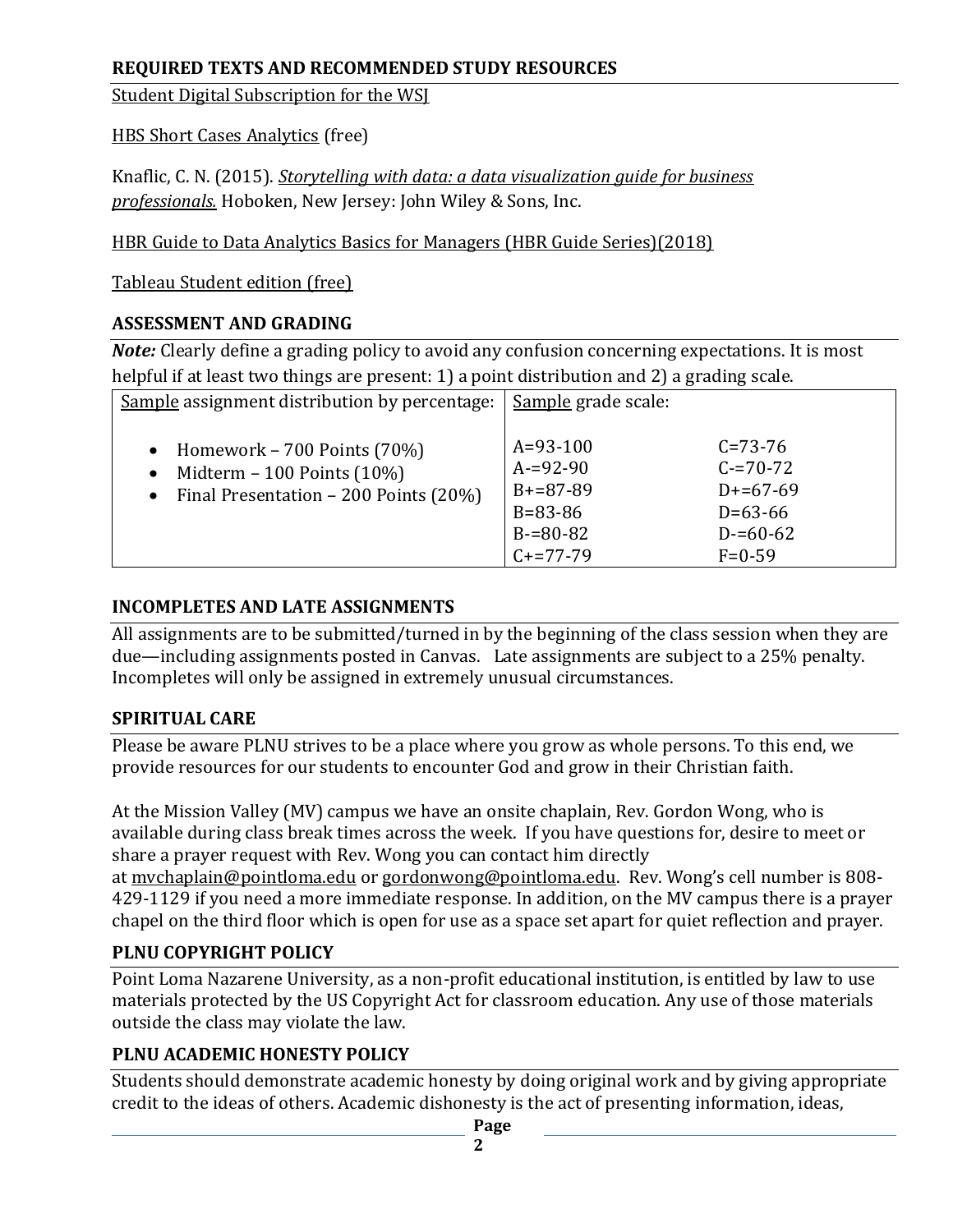and/or concepts as one's own when in reality they are the results of another person's creativity and effort. A faculty member who believes a situation involving academic dishonesty has been detected may assign a failing grade for that assignment or examination, or, depending on the seriousness of the offense, for the course. Faculty should follow and students may appeal using the procedure in the university Catalog.

See the [Academic Honesty Policy](https://catalog.pointloma.edu/content.php?catoid=54&navoid=3048#Academic_Honesty) in the Graduate and Professional Studies Catalog for definitions of kinds of academic dishonesty and for further policy information.

## **PLNU ACADEMIC ACCOMMODATIONS POLICY**

PLNU is committed to providing equal opportunity for participation in all its programs, services, and activities. Students with disabilities may request course-related accommodations by contacting the Educational Access Center (EAC), located in the Bond Academic Center [\(EAC@pointloma.edu](mailto:EAC@pointloma.edu) or 619-849-2486). Once a student's eligibility for an accommodation has been determined, the EAC will issue an academic accommodation plan ("AP") to all faculty who teach courses in which the student is enrolled each semester.

PLNU highly recommends that students speak with their professors during the first two weeks of each semester/term about the implementation of their AP in that particular course and/or if they do not wish to utilize some or all of the elements of their AP in that course.

Students who need accommodations for a disability should contact the EAC as early as possible (i.e., ideally before the beginning of the semester) to assure appropriate accommodations can be provided. It is the student's responsibility to make the first contact with the EAC.

# **PLNU ATTENDANCE AND PARTICIPATION POLICY**

Regular and punctual attendance at all classes is considered essential to optimum academic achievement. If the student is absent from more than 10 percent of class meetings, the faculty member can file a written report which may result in de-enrollment. If the absences exceed 20 percent, the student may be de-enrolled without notice until the university drop date or, after that date, receive the appropriate grade for their work and participation. See ADC Academic Policies in [the Graduate and Professional Studies Catalog](https://catalog.pointloma.edu/content.php?catoid=54&navoid=3033#acadhonesty) in the Graduate and Professional Studies Catalog for additional detail.

# **USE OF TECHNOLOGY**

In order to be successful in your course, you'll need to meet the minimum technology and system requirements; please refer to the *[Technology and System Requirements](https://help.pointloma.edu/TDClient/1808/Portal/KB/ArticleDet?ID=108349)* information. Additionally, students are required to have headphone speakers, microphone, or webcams compatible with their computer available to use for any online or hybrid classes. Please note that any course with online proctored exams require a computer with a camera (tablets are not compatible) to complete exams online.

Problems with technology do not relieve you of the responsibility of participating, turning in your assignments, or completing your class work.

# **FINAL EXAMINATION POLICY**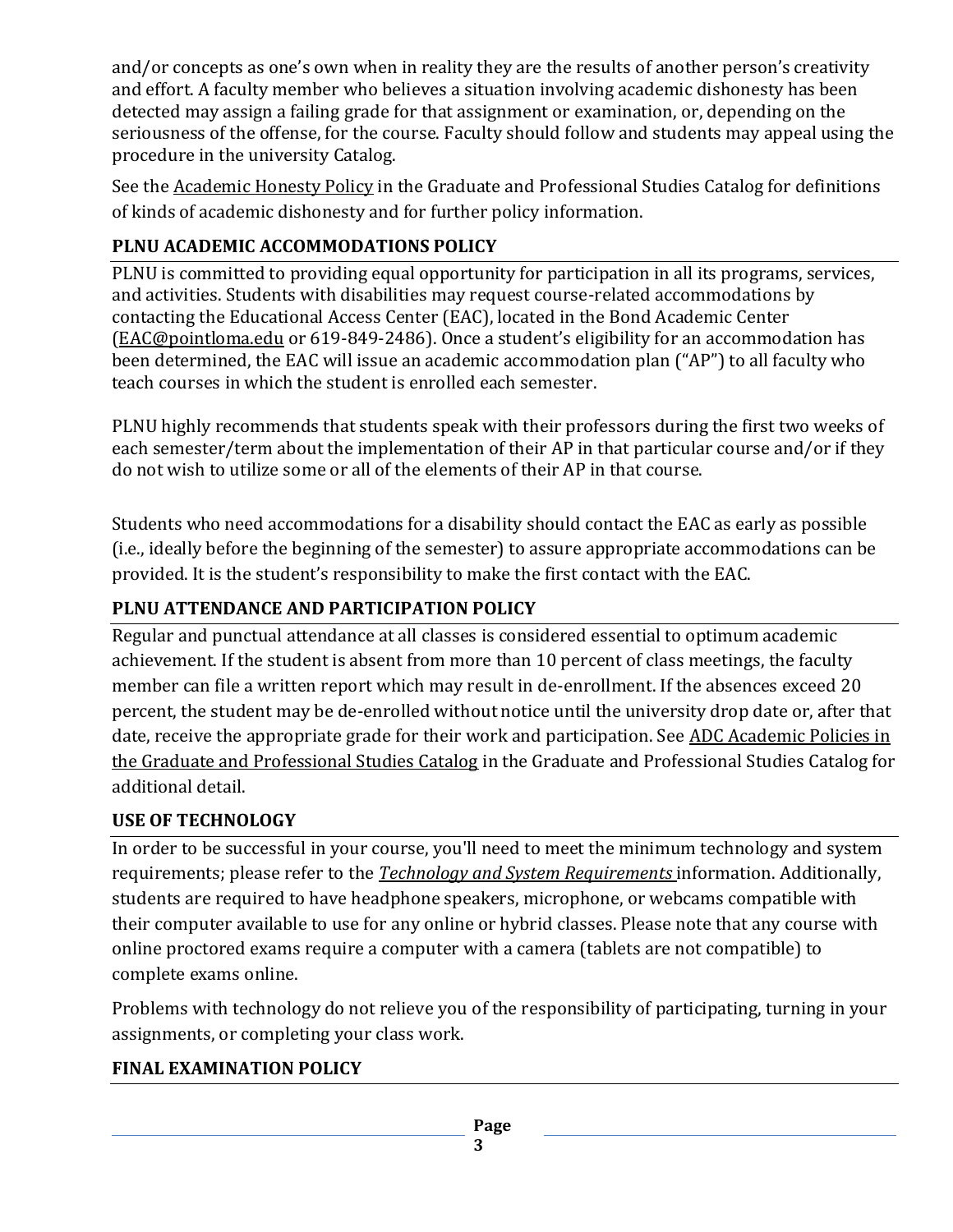Successful completion of this class requires taking the final examination **on its scheduled day**. No requests for early examinations or alternative days will be approved.

### **COURSE SCHEDULE AND ASSIGNMENTS**

Week 1: The Growing role of Analytics in organizational life Please watch: [The Ethics of Collecting Data](https://www.youtube.com/watch?v=8JLzs_xVKxY) Please read: [Tableau and Data Visualization](https://www.tableau.com/learn/articles/data-visualization) Please read: [Understanding the Data Explosion](https://www.wsj.com/articles/how-to-understand-the-data-explosion-11638979214)

Please read: [At UPS, the Algorithm Is the Driver](https://www.wsj.com/articles/at-ups-the-algorithm-is-the-driver-1424136536)

Lecture: Data analytics can significantly change day to day business operations. The idea is that quantifiable information can make companies more effective and efficient. For example, UPS invested in a computer platform called Orion designed to follow a heuristic process to help drivers determine the best route. The model is complex and might involve a driver dropping off a package in the neighborhood only to return later in the day for further delivery. There's more than just the shortest most efficient route at stake. Customers expect stability. For example, a retailer might want packages delivered at a regular time each day. UPS also allows customers to enter preferences that can change the drivers' strategy during the day. HR departments are also using data analytics to treat workers like any other asset in the supply chain. The software collects information including email and calendars while maintaining anonymity to protect employee privacy. The data analytics provide real-time management consultations allowing for interventions on a continuous basis.

Companies also survey workers to determine workforce feelings. These changes in HR may lead to standalone data analytic divisions that function with HR, sales and information technology. There may be pitfalls to the technology. For example, some UPS drivers don't feel that Orion delivers on its promise. And making employees more efficient and happier won't necessarily make them more creative or innovative.

Business Application: What's the best way to achieve efficiency in the supply chain, distribution system or when managing people? That's the question increasingly answered with data analytics and software design to make companies more effective and efficient. The processes and systems may be very different ranging from Orion that routes deliveries that UPS to software that helps HR manage people. But the goal is the same. How do we run our business better using all the available data? At UPS the answer to that question is a routing system, Orion, which uses a heuristic process to create a route for each driver throughout the day. The route is not just a mathematical algorithm for the shortest distance between two deliveries. Orion also considers customer preferences, the need for consistency and stability in deliveries. People analytics used by HR tries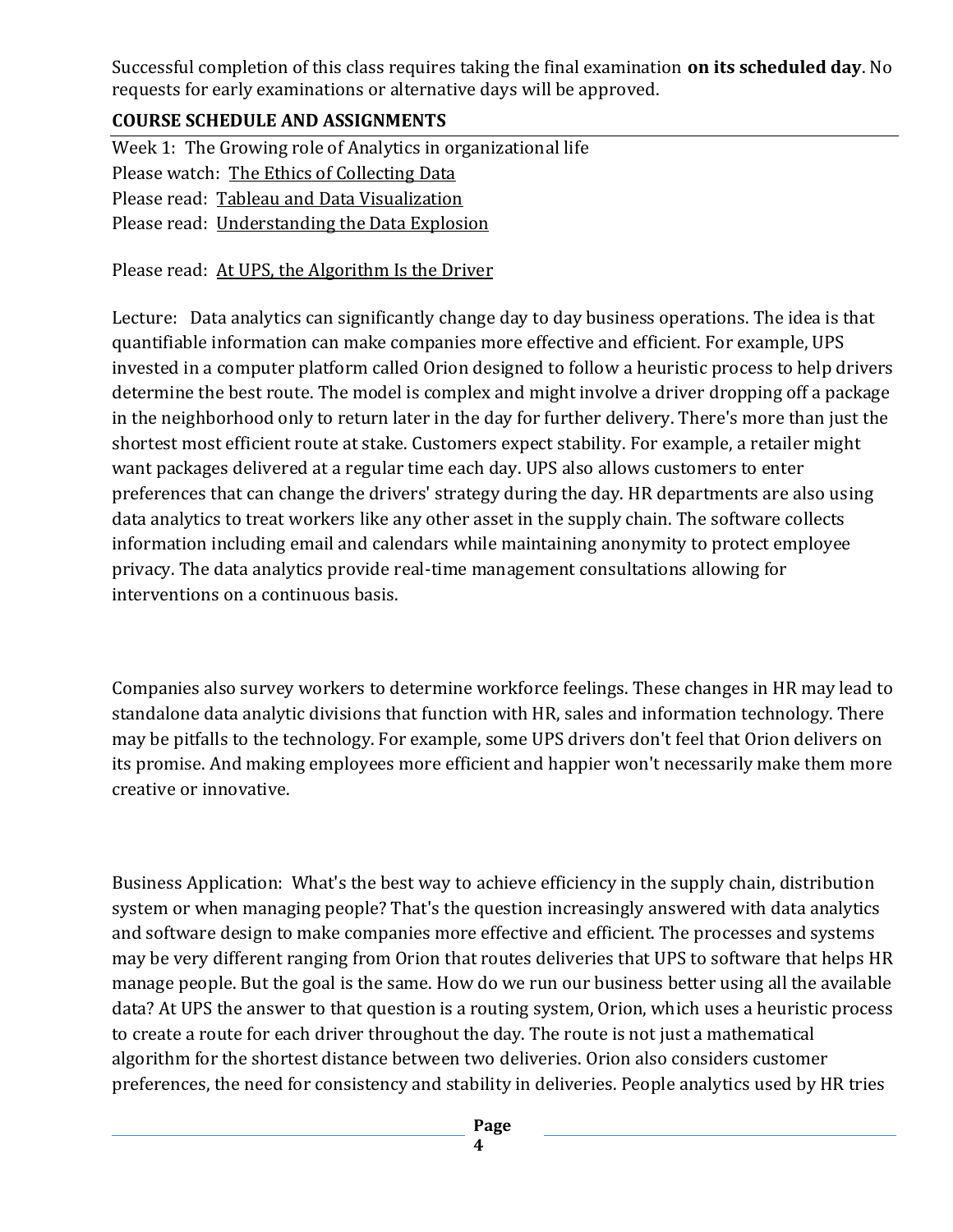to both capture relationships to gain efficiency and provide a platform for feedback about worker perspectives on their job. The key issue is that as companies rely more and more on data and analytics; it won't just affect mechanical systems. Analytics will include everything from supply chains to distribution systems and management. The ability to develop, understand and interact with data analytics will be a key skill for future managers and employees.

Homework Questions (50 points):

- 1. Why can even a few pennies or dollars saved by individual drivers be significant to the overall financial performance of UPS?
- 2. Why are the kinds of decisions that UPS believes need to be made during the day as deliveries occur too complex for individual drivers? Illustrate your answer with examples from the article.
- 3. What is unique about Orion and how does that give UPS competitive advantage?
- 4. Evaluate the goal of people analytics.
- 5. Will people analytics necessarily create a better, more successful company?

Week 2: Big Data Collection and Ethics

Lecture: In the last ten years the ability of companies to collect more and more data relating to every aspect of their business–from the production process to the wants and desires of their customers–has expanded dramatically. Businesses have massive amounts of data and are rapidly exploring ways to maximize the value of this data. This week, you will be introduced to the formal definition of Big Data, how Big Data differs from other types of information, how this data is being collected, and the ethical implication of collecting and using this data. You will also learn about the opportunities and challenges that having *this* much information affords to businesses and decision-makers throughout business organizations.

Readings:

- **1.** Chapters 1 and 2 Data Analytics for Business Managers
- **2.** Chapter 1 Storytelling with Data
- **3.** Please watch the slide show and then follow the instructions to download Tableau: [Intro to](https://www.tableau.com/university-students)  **[Tableau](https://www.tableau.com/university-students)**

**4.** Look over this [website at the WSJ](https://partners.wsj.com/aws/data-and-analytics/) to see the fields you can use Data Analytics in: Homework (50 Points)

Where are you on your Data Journey?

Math and Data Biography Exercise so I can better assist in our learning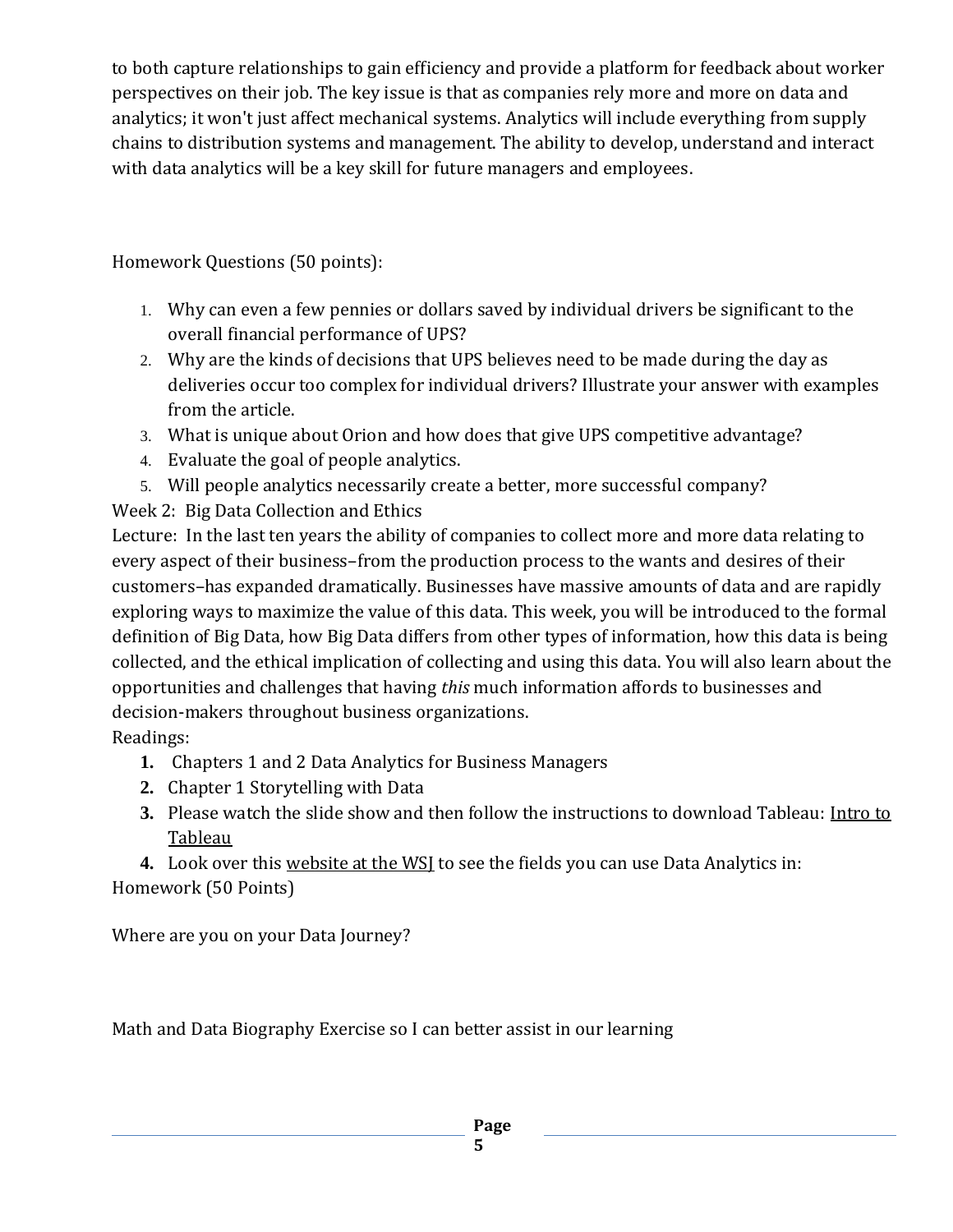- **1.** List experience with math, data, research, and statistics as far as classes taken or interests. List experiences from all parts of your life (home, fun, volunteer, school, work, and research).
- **2.** Which experiences were positive as far as subjects? What worked well for you?
- **3.** Describe any challenges in your experiences.
- **4.** How do you think enhanced data literacy can contribute to your career in business?
- **5.** Key Takeaways you want me to know about how I can help you as a future executive manage data

### Week 3:

All data analysis starts with a *question*. Your business education will teach you the *right* questions to ask and this course will introduce you to the quantitative strategies for answering these questions. Most questions in data analytics boil down to one of three types: 1) predicting an outcome, 2) evaluating information, or 3) identifying a causal relationship. Business analytics applies these quantitative strategies from data analytics to business questions. Different types of questions require different types of analyses, and knowing which analysis to perform is an important part of business analytics.

Read Chapters 3-6 of Data Analytics for Business Managers

And [Analytics at Google](https://www.smartdatacollective.com/analytics-google-great-example-data-driven-decision-making/)

And this website - [Orienting Yourself in Tableau](https://www.tableau.com/learn/get-started/creator)

Homework (50 Points): [IBM and Twitter Forge Partnership on Data Analytics](https://www.wsj.com/articles/ibm-and-twitter-forge-partnership-on-data-analytics-1414601963)

Summary: IBM and Twitter announced a far-reaching alliance to apply data from the microblogging service to solve business problems. he deal is designed to marry IBM's analytics software and large consulting staff with the huge volumes of information Twitter generates about users' action and opinions.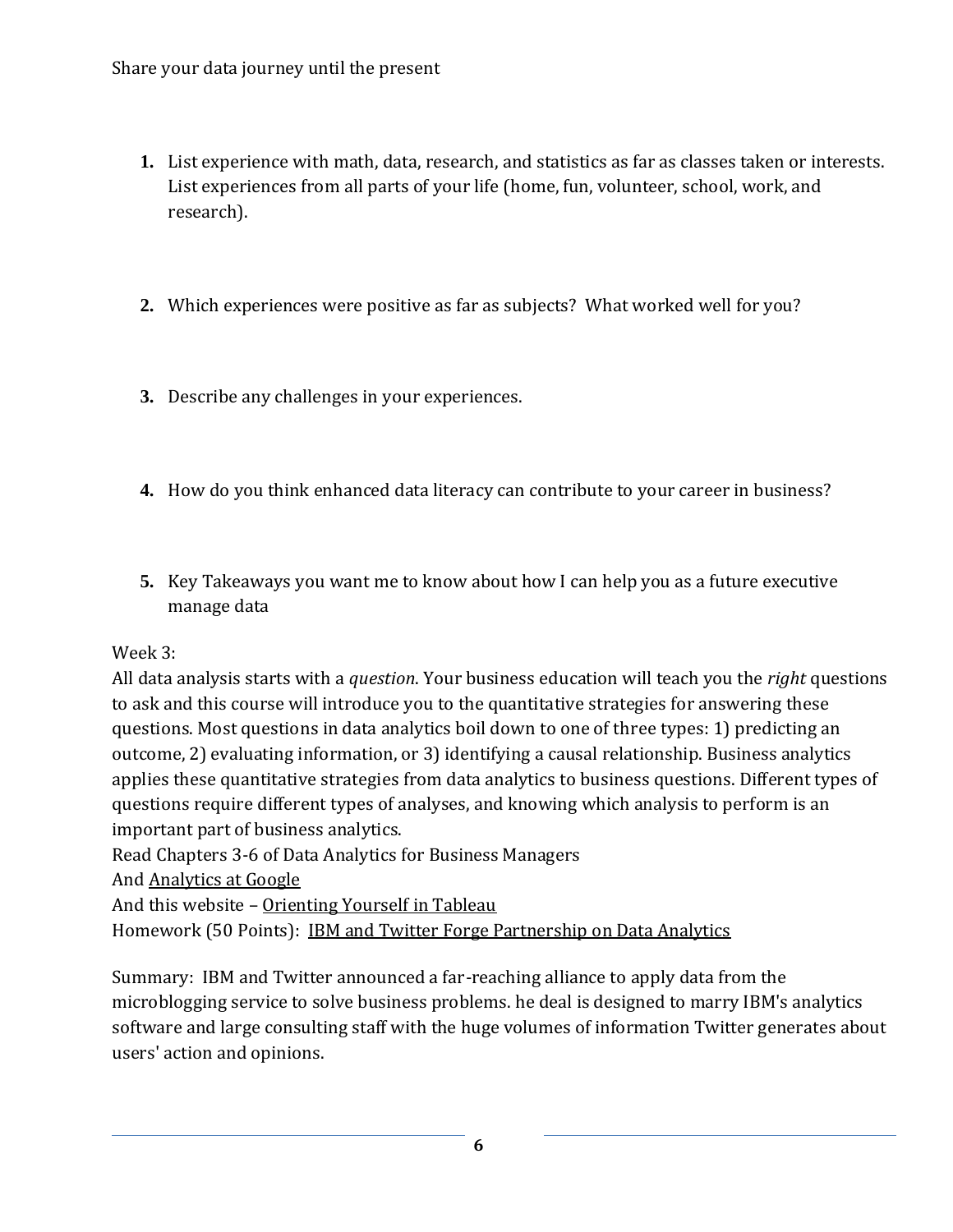I like this article because it provides some explanation of how IBM plans to use the Twitter data, but leaves out some detail, thus giving room for students to develop their own ideas. The article describes different potential applications for Twitter data (e.g., customer service and support). Ask students to pick one of these potential applications, and describe in detail how a company, with IBM's help, could leverage Twitter data to solve a problem or pursue an opportunity in that particular area of application.

Questions:

- Explain the nature of the 'alliance' between Twitter and IBM. What is being exchanged, developed, or created as part of this alliance?
- What's an example of how Twitter data could be used to support an organization's customer service and support activities?
- How should Twitter price its data when it considers licensing those data for use by IBM and other companies?
- What are the career implications of Twitter's efforts to license its data for use by other companies?

# Week 4:

Now that you have learned some of the ways analytics can address real-world business problems, it is time to start introducing some of the basic tools we use to organize, analyze, and visualize business data. This week you will be introduced to data analysis software as a way to structure data and how they differ across business disciplines. We will explain how software and statistics can be combined to help with visual presentations of data (e.g., bar charts, scatter plots) and some basic statistical concepts (e.g., means, standard deviations, correlation coefficients, and the difference between correlation and causation).

Read Ch 2 Storytelling with Data

Ch 7 and 8 of Data Analytics Basics for Managers

[Connect with Data for Tableau](https://help.tableau.com/current/pro/desktop/en-us/basicconnectoverview.htm)

Homework (50 points):

Please go through each of the graphs listed a[t Storytelling with Data.](https://www.storytellingwithdata.com/chart-guide)

- 1. When are line graphs best?
- 2. What is a bar chart?
- 3. What is an area graph and what is it effective for?
- 4. What is a pie chart?
- 5. What is a scatter plot?

Week 5:

Predictive Analytics History & Current Advances

Though predictive analytics has been around for decades, it's a technology whose time has come. More and more organizations are turning to predictive analytics to increase their bottom line and competitive advantage. Why now?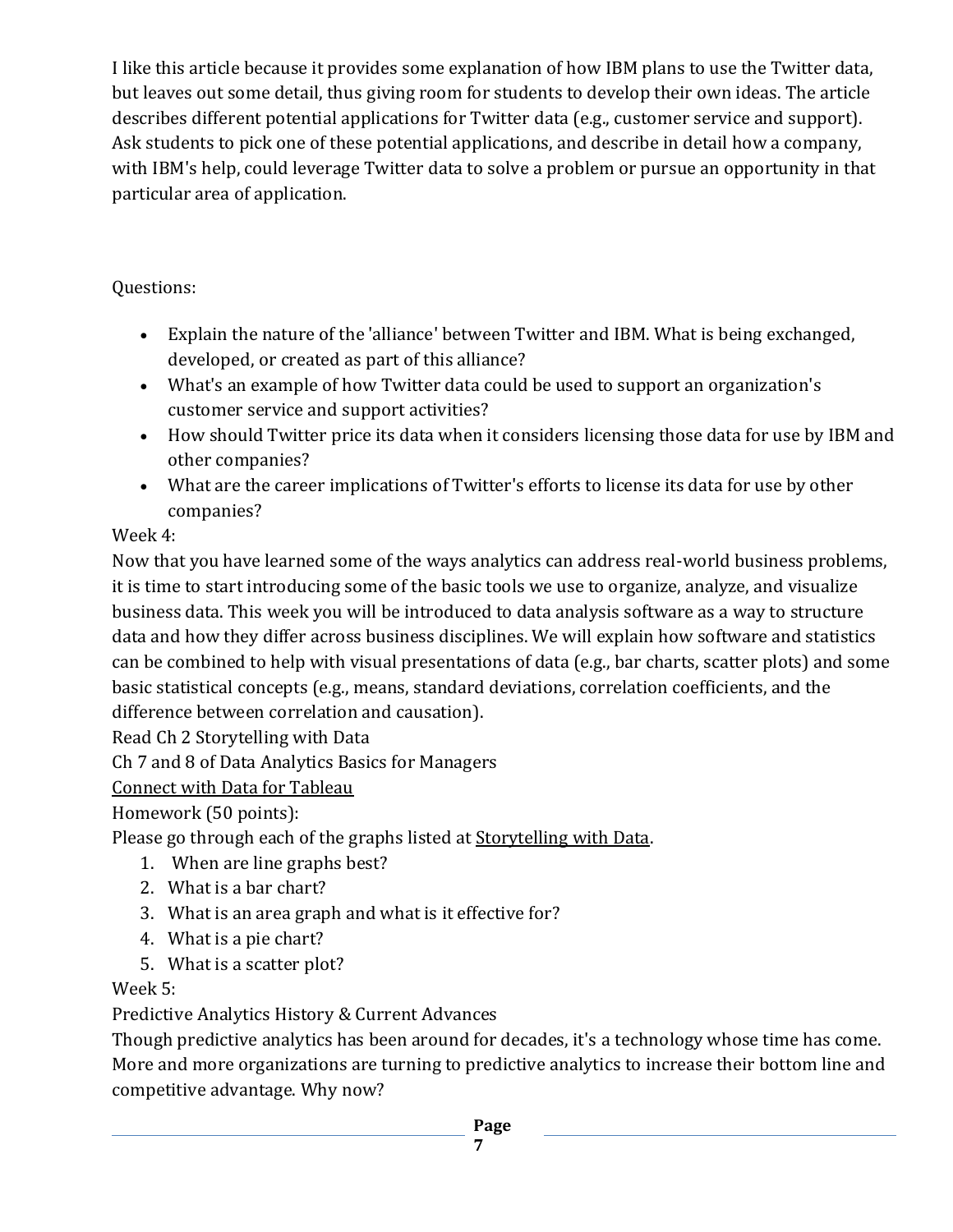- Growing volumes and types of data, and more interest in using data to produce valuable insights.
- Faster, cheaper computers.
- Easier-to-use software.
- Tougher economic conditions and a need for competitive differentiation.

With interactive and easy-to-use software becoming more prevalent, predictive analytics is no longer just the domain of mathematicians and statisticians. Business analysts and line-of-business experts are using these technologies as well.

Ch 3 Storytelling with Data

Ch 9 and 10 Data Analytics Basics for Managers

## [Tableau's Ask Data](https://help.tableau.com/current/pro/desktop/en-us/ask_data.htm)

Homework (50 Points)

Picking up from last week; Please go through each of the graphs listed at [Storytelling with Data.](https://www.storytellingwithdata.com/chart-guide)

- 6. What is a slope graph?
- 7. What is a waterfall?
- 8. What is a data table?
- 9. What is a dot plot?
- 10. What is a bubble chart?
- 11. What is a spider chart?

Week 6:

Prescriptive Analytics: Prescriptive analytics is the process of using data to determine an optimal course of action. By considering all relevant factors, this type of analysis yields recommendations for next steps. Because of this, prescriptive analytics is a valuable tool for data-driven decisionmaking.

Machine-learning algorithms are often used in prescriptive analytics to parse through large amounts of data faster—and often more efficiently—than humans can. Using "if" and "else" statements, algorithms comb through data and make recommendations based on a specific combination of requirements. For instance, if at least 50 percent of customers in a dataset selected that they were "very unsatisfied" with your customer service team, the algorithm may recommend additional training.

It's important to note: While algorithms can provide data-informed recommendations, they can't replace human discernment. Prescriptive analytics is a tool to inform decisions and strategies and should be treated as such. Your judgment is valuable and necessary to provide context and guard rails to algorithmic outputs.

Read Chapters 11-14 of Data Analytics for Managers

Tableau – [Which Chart is Right for You?](https://www.tableau.com/sites/default/files/whitepapers/which_chart_or_graph_is_right_for_youwp_1.pdf)

Homework (50)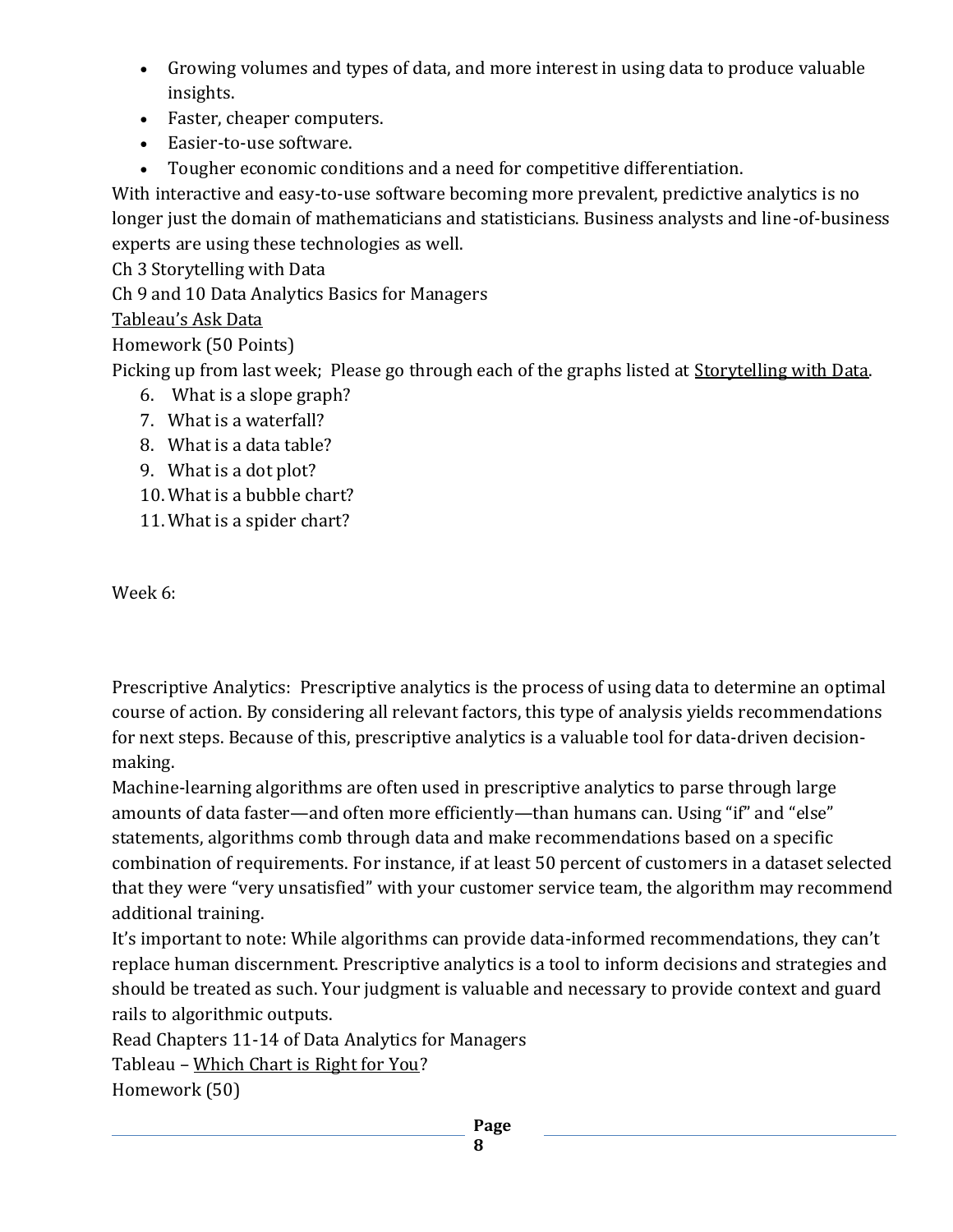Select an article from this WSJ website on [Artificial Intelligence](https://www.wsj.com/pro/artificial-intelligence) based on an area of your interest. Please summarize the article. How is AI being used? What did you learn about an application of Artificial Intelligence? What role do you think the human has based on the article? Week 7:

Descriptive analytics is the process of using current and historical data to identify trends and relationships. It's sometimes called the simplest form of data analysis because it describes trends and relationships but doesn't dig deeper.

Descriptive analytics is relatively accessible and likely something your organization uses daily. Basic statistical software, such as [Microsoft Excel](https://online.hbs.edu/blog/post/data-visualizations-in-excel) or [data visualization tools,](https://online.hbs.edu/blog/post/data-visualization-tools) such as Google Charts and Tableau, can help parse data, identify trends and relationships between variables, and visually display information.

Descriptive analytics is especially useful for communicating change over time and uses trends as a springboard for further analysis to [drive decision-making.](https://online.hbs.edu/blog/post/data-driven-decision-making)

Lecture/Topics:

- Data collection
- Characteristics of Ideal Data
- Tidy data
- Connecting to Data in Tableau
- Preparing Data in Tableau

## Readings:

- Storytelling Chapter 4
- Data Analytics Chapter 15
- [Tips for working with Data](https://help.tableau.com/current/pro/desktop/en-us/data_tips.htm)
- [Tableau Data Interpreter](https://help.tableau.com/current/pro/desktop/en-us/data_interpreter.htm)
- Structuring Data for Analysis (Tableau created PDF provided in Module folder)
- [Tableau Relationships](https://help.tableau.com/current/pro/desktop/en-us/relate_tables.htm)

# Videos:

- [Getting started videos](https://www.tableau.com/learn/training)
- [Connecting to Data videos](https://www.tableau.com/learn/tutorials/on-demand/data-prep-text-and-excel-files?product=tableau_desktop&version=tableau_desktop_2019_2&topic=connecting_data)

Homework: Wall Street Journal Ethics and Data Short Case Week 8:

Midterm in Class – Analytics Case Analysis

Week 9: Field and Variable Types for Data Visualization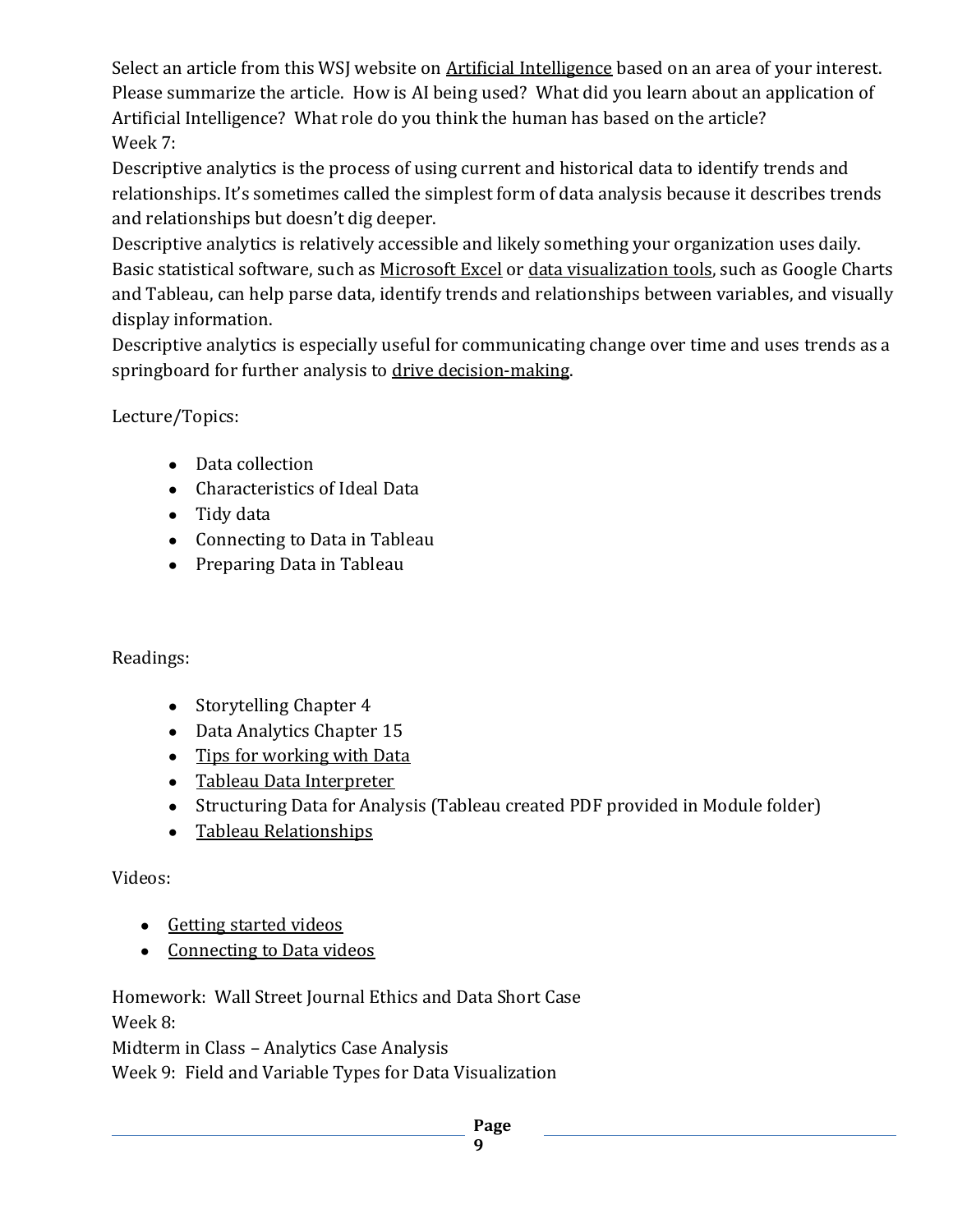Lecture/Topics:

- Categorical /Quantitative Variables from a Management Perspective
- Tableau Discrete/Continuous
- Tableau Dimensions/Measures
- Tableau Data Types
- Dates in Tableau
- Introduction to Maps

### Exercise

● Name that variable game/activity

## Readings:

- Chapter 5 Storytelling
- Chapter 16 Data Analytics
- [Data Types](https://help.tableau.com/current/pro/desktop/en-us/datafields_typesandroles_datatypes.htm)
- [Dimensions and Measures, Blue and Green](https://help.tableau.com/current/pro/desktop/en-us/datafields_typesandroles.htm)
- [Continuous Dates](https://help.tableau.com/current/pro/desktop/en-us/dates_continuous.htm)
- [Confounding Variable](https://www.icpsr.umich.edu/web/pages/instructors/setups2016/exercises/notes/confounding-variable.html)

## Videos:

• [Getting started videos](https://www.tableau.com/learn/training)

Homework: HBS Innovation Design and Analytics Case Week 10: Aggregations and Granularity

Lecture/Topics:

- Aggregation
- Granularity

## Readings

- [Data Aggregation in Tableau](https://help.tableau.com/current/pro/desktop/en-us/calculations_aggregation.htm)
- [Aggregate functions in Tableau](https://help.tableau.com/current/pro/desktop/en-us/calculations_calculatedfields_aggregate_create.htm)
- Structuring Data for Analysis (Tableau created PDF provided in Module folder)
- Chapter 6 Storytelling
- Chapter 17 Data Analytics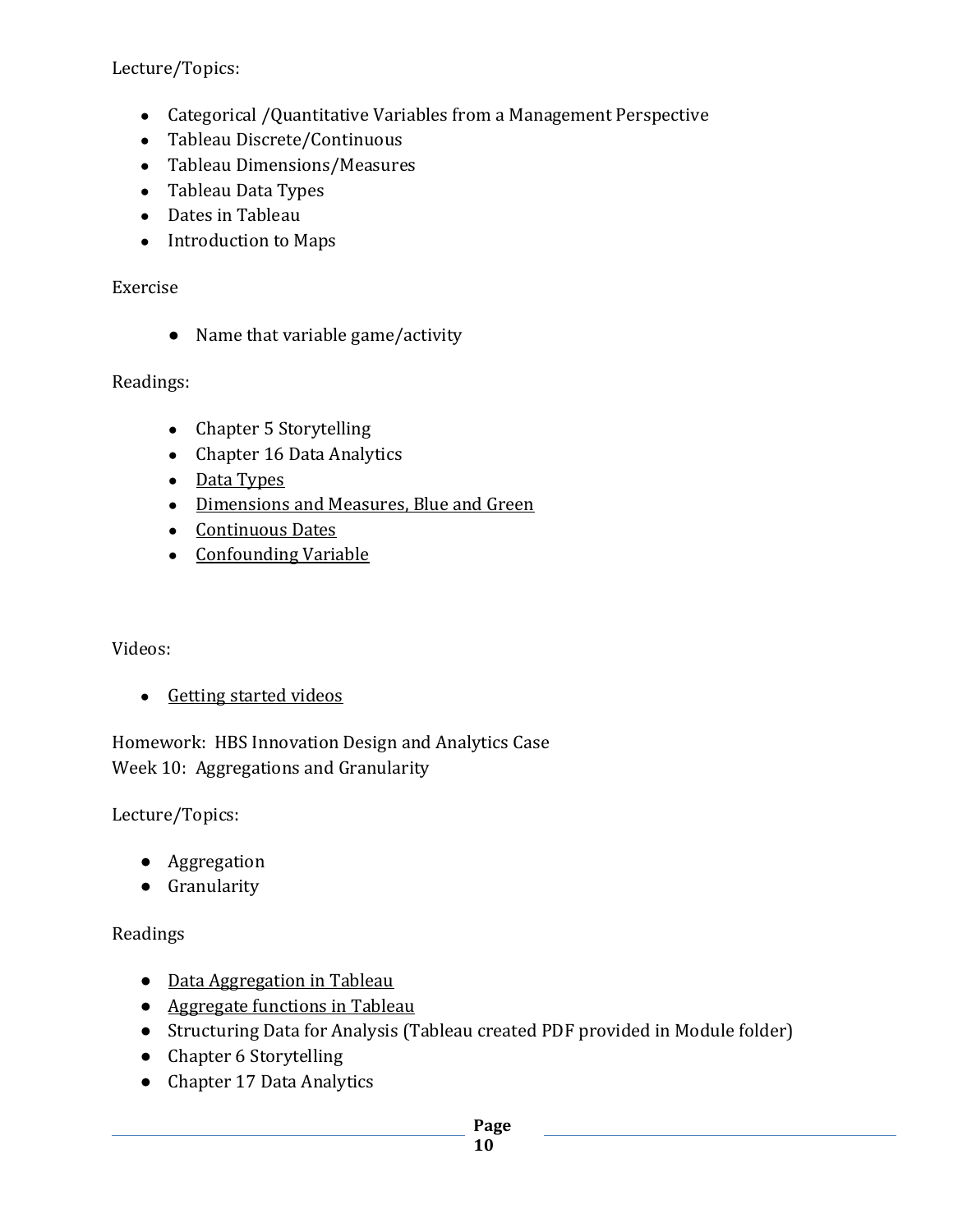Videos:

● [Aggregations, Granularity, and ratio calculations](https://www.tableau.com/learn/tutorials/on-demand/aggregation-granularity-and-ratio-calculations?_ga=2.132654150.956825342.1577485021-123116840.1560793840)

Homework: HBS Short Analytics Case on Analytics in Retail

Week 11: Describing Distributions with Tableau

Lecture/Topics:

- Distributions
- Measuring Center
- Histograms
- Box Plots

Readings:

- Chapter 7 Storytelling
- Chapter 18 Data Analytics
- [Build a histogram in Tableau](https://help.tableau.com/current/pro/desktop/en-us/buildexamples_histogram.htm)
- [reference lines, bands, distributions, and boxes](https://help.tableau.com/current/pro/desktop/en-us/reference_lines.htm)
- [Build a boxplot in tableau](https://help.tableau.com/current/pro/desktop/en-us/buildexamples_boxplot.htm)
- [Analysis to a view](https://help.tableau.com/current/pro/desktop/en-us/environ_workspace_analytics_pane.htm) in Tableau

Homework: WSJ Short Case Ethics of Big Data

Week 12: Regression Introduction and Significance for Prediction

Lecture/Topics:

- Scatter Plots
- Correlation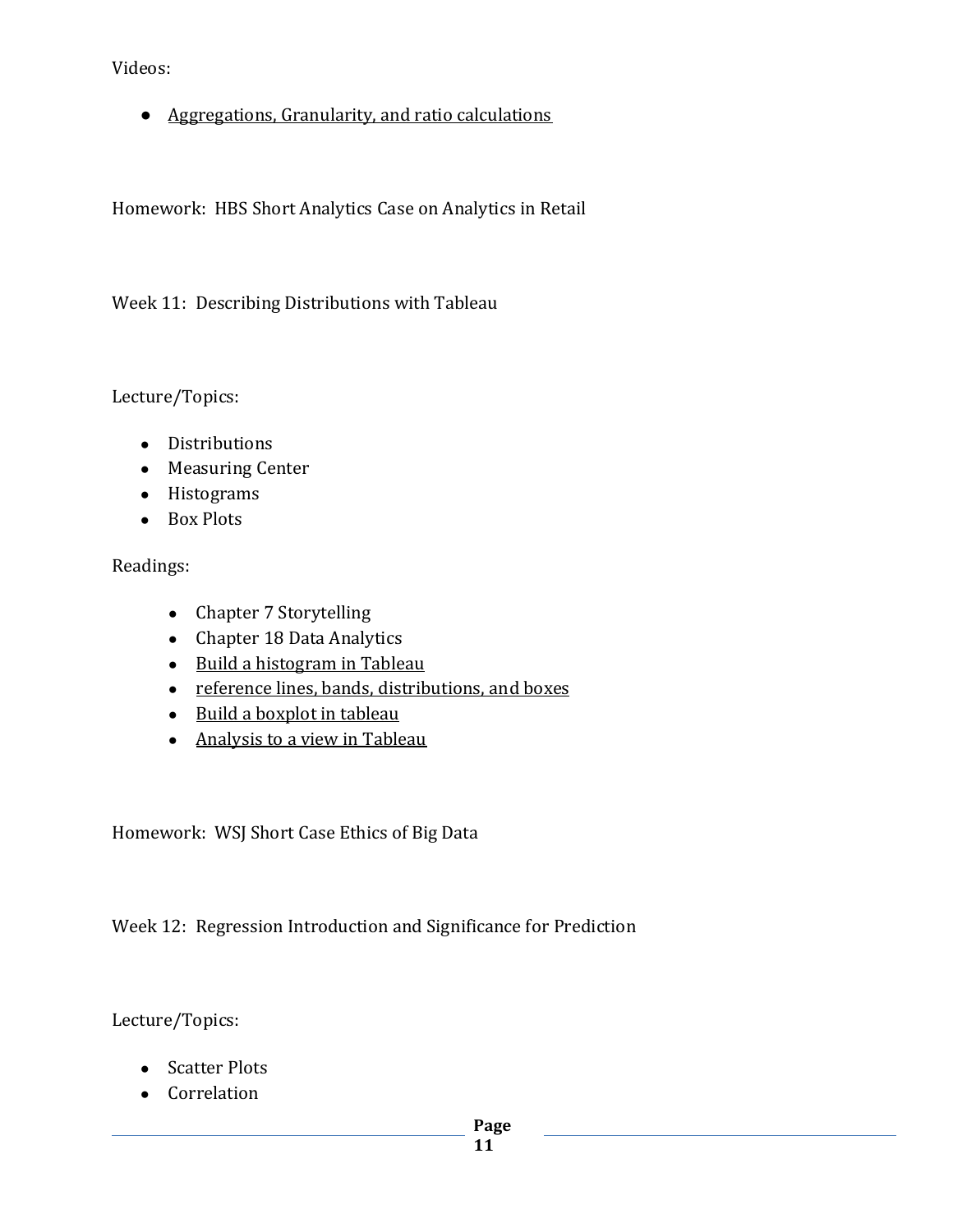● Linear Regression

Readings:

- Chapter 8 Storytelling
- Chapter 19 Data Analytics
- [Build Scatter Plot in Tableau](https://help.tableau.com/current/pro/desktop/en-us/buildexamples_scatter.htm)
- [Scatterplot and Aggregation](https://help.tableau.com/current/pro/desktop/en-us/calculations_aggregation.htm#ExampleScatter)
- [Correlation Does Not Mean Causation](https://towardsdatascience.com/why-correlation-does-not-imply-causation-5b99790df07e)
- [MathisFun Correlation](https://www.mathsisfun.com/data/correlation.html)

Homework: HBS Short Case on Predictive Analytics as JetBlue Week 13: Best Practices for Data Visualization

Lecture/Topic:

- Visualization best practices
- Introduction to Maps
- Deceptive Charts

Readings:

- Storytelling with Data, Chapter 9
- Chapter 20 Data Analytics
- [Get Started Mapping with Tableau](https://help.tableau.com/current/pro/desktop/en-us/buildexamples_maps.htm)
- *Optional: [Few and Knaflic on 100% stacked bar](https://www.perceptualedge.com/blog/?p=2239)*

Videos:

● [Cole Knaflic's talk at Google](https://www.youtube.com/watch?v=8EMW7io4rSI)

Homework: HBS Analytics and Healthcare Short Case Week 14: Storytelling with an A3 Format

Lecture/Topic:

- Data Storytelling Process
- Dashboards

Exercise: